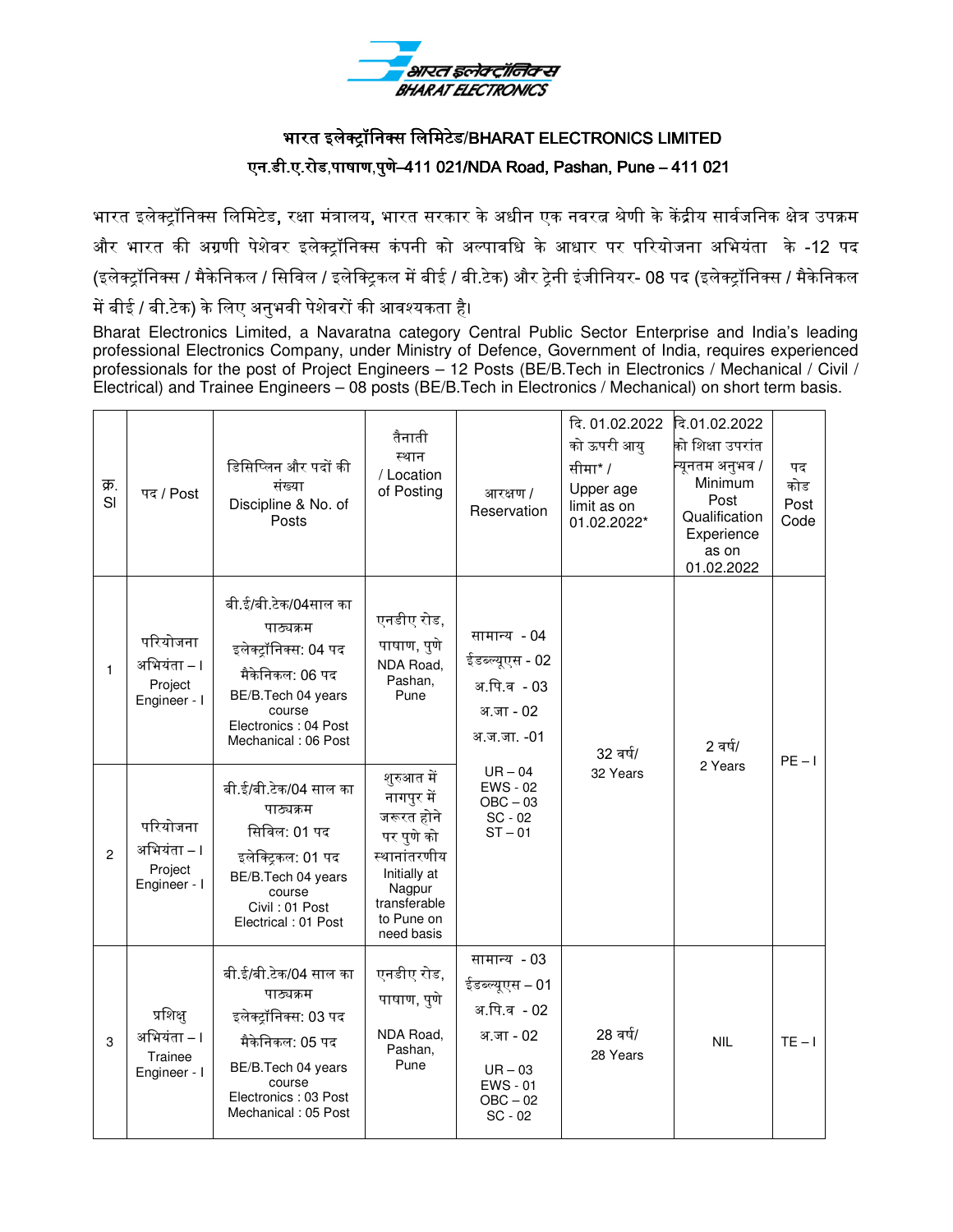\* <u>आयु में छूट</u>: अनुसूचित जाति, अनुसूचित जन जाति के अभ्यर्थियों के लिए ऊपरी आयु सीमा में 5 साल और अन्य पिछड़ा वर्ग के अभ्यर्थियों के लिए 3 साल की छूट होगी। न्युनतम 40% विकलांगता या उससे अधिक वाले पीडब्ल्युबीडी श्रेणी के अभ्यर्थियों के लिए उपर उल्लिखित श्रेणियों पर लागू छूट के अलावा ऊपरी आयु सीमा में 10 वर्ष की छूट होगी। प्रशिक्षु अभियंता-I के पद लिए आवेदन करने वाले अनुसूचित जनजाति के अभ्यर्थियों को सामान्य वर्ग के मानदंड के समतुल्य माना जाएगा।

**\* AGE Relaxation** : The upper age limit will be relaxable for SC/ST candidates by 5 years, for OBC candidates by 3 years. For candidates belonging to PwBD category having minimum 40% disability or more will get 10 years relaxation in upper age limit in addition to the relaxation applicable to the categories mentioned above. ST candidates applying for TE-I post will be considered at par with UR criteria.

#### आबंध एवं पारिश्रमिक शर्तें:

#### **Terms of Engagement & Remuneration :**

**प्रशिक्षु अभियंता-I** को शुरू में दो वर्ष की अवधि के लिए आबंध किया जाएगा, जिसे आवश्यकता और व्यक्तिगत निष्पादन के

आधार पर, अधिकतम एक वर्ष (अधिकतम कार्यकाल 3 वर्ष) तक बढ़ाया जा सकता है।

उम्मीदवारों को निम्नानुसार समेकित पारिश्रमिक का भुगतान किया जाएगा:

### *प्रथम वर्ष* 30,000 रु. प्रतिमाह,

### *द्वितीय वर्ष* 35,000 रु. प्रतिमाह,

#### *तृतीय वर्ष* 40,000 रु. प्रतिमाह

**Trainee Engineer–I** will be engaged initially for a period of Two years which may be extended up to maximum of One year (Maximum tenure of 3 years) based on requirement and individual performance. Candidates will be paid a consolidated remuneration as follows:

#### **1 st year - Rs. 30,000/- pm,**

**2 nd year- Rs. 35,000/- pm,** 

**3 rd year- Rs. 40,000/- pm.** 

<mark>परियोजना अभियंता-I</mark> को शुरू में तीन वर्ष की अवधि के लिए आबंध किया जाएगा, जिसे आवश्यकता और व्यक्तिगत निष्पादन के आधार पर, अधिकतम एक वर्ष (अधिकतम कार्यकाल 4 वर्ष) तक बढ़ाया जा सकता है।

उम्मीदवारों को निम्नानुसार समेकित पारिश्रमिक का भुगतान किया जाएगा:

#### *प्रथम वर्ष* 40,000 रु. प्रतिमाह,

*द्वितीय वर्ष 4*5,000 रु. प्रतिमाह,

### *तृतीय वर्ष* 50,000 रु. प्रतिमाह,

#### *चतुर्थ वर्ष* 55,000 रु. प्रतिमाह

**Project Engineer-I** will be engaged initially for a period of Three years which may be extended up to maximum of One year (Maximum tenure of 4 years) based on requirement and individual performamnce. Candidates will be paid a consolidated remuneration as follows :

- **1 st year -** Rs. 40,000/-pm,
- **2 nd year** -Rs. 45,000/-pm,

**3 rd year** Rs. 50,000/- pm,

**4 th year** Rs. 55,000/- pm.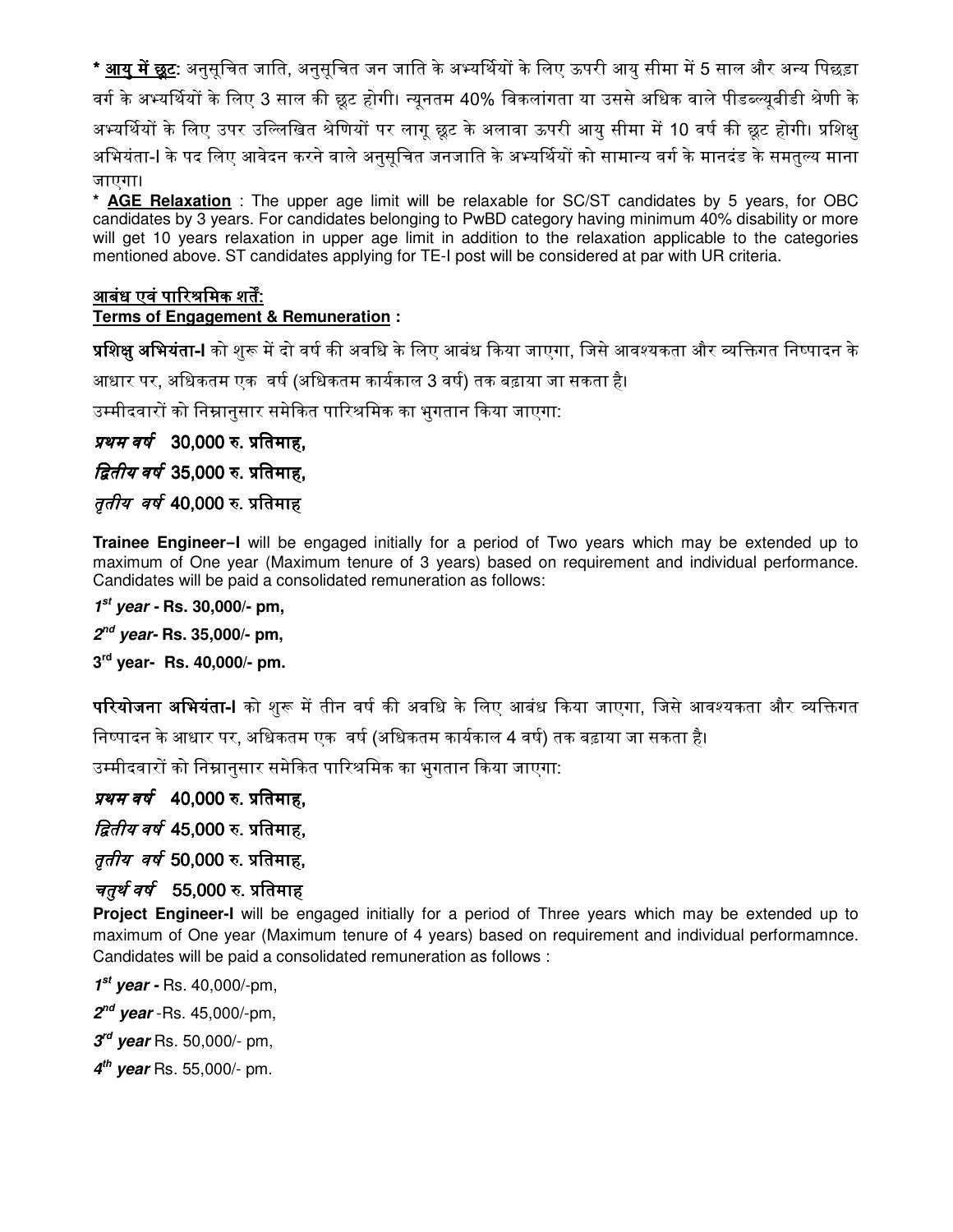प्रशिक्षु अभियंता/अधिकारी जिन्होंने बीईएल के साथ समग्र कार्यकाल यानी 3 वर्ष पूरा कर लिया है और जो आवेदन करते हैं

और परियोजना अभियंता/अधिकारी के पद के लिए चयनित होते हैं उन्हें सीधे परियोजना अभियंता/अधिकारी-II में शामिल

किया जाएगा और ऐसे मामलों में समग्र कार्यकाल केवल 3 वर्ष तक सीमित होगा।

Trainee Engineers/Officers who have completed the overall tenure i.e., 3 years with BEL and those who apply and get selected for the post of Project Engineer/Officer will be directly inducted at Project Engineer/Officer-II and the overall tenure in such cases will be limited to 3 years only.

उपर्युक्त के अतिरिक्त चिकित्सा बीमा प्रीमियम, पोशाक भत्ता, सिलाई शुल्क, जूता–चप्पल भत्ता आदि जैसे खर्चों के लिए प्रति वर्ष रु.12,000/– की समेकित राशि का भुगतान किया जाएगा। अतिरिक्त राशि का भुगतान दो किस्तों में किया जाएगा। पहली किस्त कार्यग्रहण के बाद पहले महीने के वेतन में किया जाएगा और दूसरी किस्त का भुगतान कार्यग्रहण की तारीख से 6 माह पूरे होने के बाद भुगतान किया जाएगा। In addition to above a consolidated amount of Rs. 12,000/- per year will be paid towards expenses like Medical Insurance & Life Insurance premium, attire allowance, stitching charges, footwear allowance etc. The additional amount shall be paid in two instalments. First instalment will be processed in the first month's salary after joining and the second instalment will be paid after completion of 6 months from the date of joining.

**शैक्षिक योग्यता:** एआईसीटीई द्वारा मान्यता प्राप्त संस्थान ⁄विश्वविद्यालय से अभियांत्रिकी के संबंधित विषयों में पूर्णकालिक

बीई ⁄ बीटेक अभियांत्रिकी (4 वर्ष) पाठ्यक्रम।

**Qualification** : Full time BE/ B.Tech Engineering (4 years) course from AICTE approved Institute / University in the relevant disciplines of Engineering.

### संबंधित परीक्षा के अंकों का न्यूनतम प्रतिशत (सभी सेमेस्टर/वर्षों सहित):

**Minimum percentage of marks qualifying examination (aggregate of all semesters / years):** 

सामान्य, अन्य पिछडा वर्ग, ईडब्ल्युएस अभ्यर्थी : 55% से उपर

General, OBC, EWS candidates : 55% and above

अ.जा./अ.ज.जा/ पीडब्ल्युबीडी अभ्यर्थी : पास क्लास SC / ST / PwBD candidates. : Pass Class

#### $^*$  प्रशिक्षु अभियंता-I के पद लिए आवेदन करने वाले अनुसूचित जनजाति के अभ्यर्थियों को सामान्य वर्ग के मानदंड के समतुल्य**ामाना** जाएगा।

ST candidates applying for TE-I post will be considered at par with UR criteria.

#### शिक्षा के उपरांत अनुभव (दि.01.02.2022 को)

**Post qualification Experience (as on 01.02.2022)** :

1. परियोजना अभियंता - I के पद हेतु आवेदन करने के लिए संबंधित उद्योग में शिक्षा के उपरांत न्यूनतम 2 वर्ष का अनुभव अनिवार्य है।

Minimum of 2 years of post qualification relevant industry experience is mandatory to apply for the post of Project Engineer – I.

#### कृपया निम्नलिखित पर ध्यान दें / Please note following :

- 1. शैक्षणिक / अध्यापन अनुभव पर विचार नहीं किया जाएगा। Academic / Teaching experience will not be considered.
- 2. एक साल की पूर्ण अप्रेंटिसशिप ट्रेनिंग को अनुभव माना जाएगा। One year completed apprenticeship training will be considered as experience.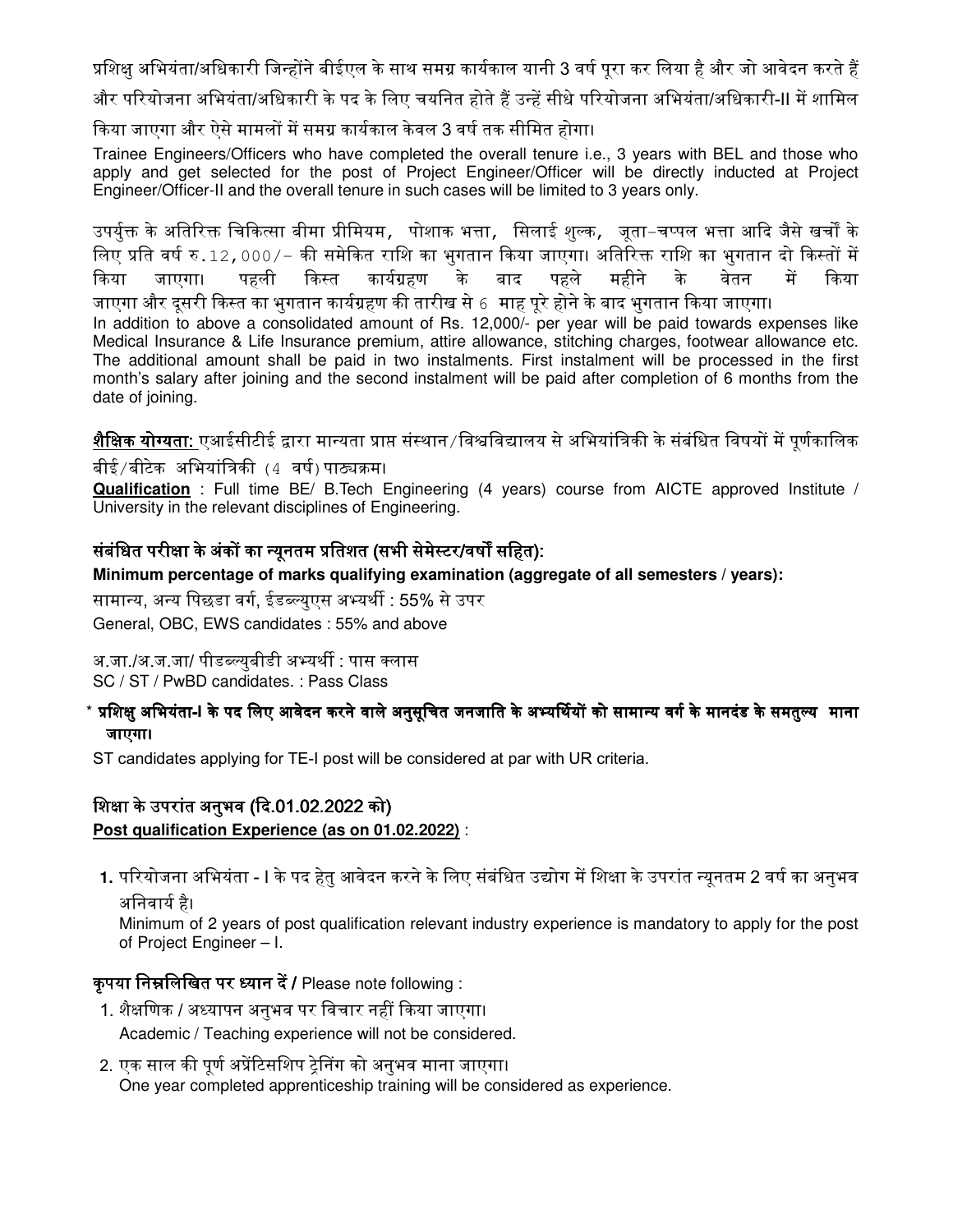## <u>परियोजना अभियंता हेतु अनुभव / कार्य दायित्व:</u>

### **Experience / Job Responsibilities for Project Engineer :**

## <u>मैकेनिकल (06 पद): (स्वीकृत शाखाएं – मै</u>केनिकल इंजीनियरिंग)

इन पदों के लिए इंडस्टियल इंजीनियरिंग / प्रोडक्शन इंजीनियरिंग पर विचार नहीं किया जाएगा। **Mechanical (06 Posts) : (Approved Branches –** Mechanical Engineering). Industrial Engg / Production Engineering will not be considered for these posts.

### <u>कार्य दायित्व</u> / Job Responsibilities :

अभ्यर्थी को निम्नलिखित क्षेत्रों में से किसी एक में तैनात किया जा सकता है:

The candidate may be posted in one of the following areas

• पीपीसी, असेंबली, फंक्शनल टेस्टिंग, पर्यावरण परीक्षण सहित एटीपी परीक्षण, ग्राहक प्रबंधन और उत्पाद सहायता जैसी उ᭜पादन गितिविधयां,

Production activities like PPC, Assembly, Functional Testing, ATP Testing including Environmental Testing, Customer handling & Product Support,

- गुणता िनयंᮢण गितिविधयाँ। Quality Control Activities.
- विकास और अभियांत्रिकी सिस्टम और उप प्रणालियों के विभिन्न भागों / संयोजन की डिजाइनिंग, चित्र बनाना, िसमुलेशन और िडजाइन स᭜यापन गितिविध। Development & Engineering – Designing of various parts / Assembly of systems & sub systems, making drawings, simulation and design validation activity.
- सामग्री प्रबंधन खरीद और आपूर्ति श्रृंखला का प्रबंधन। Material Management – Managing the procurement and supply chain. अभ्यर्थी को निम्नलिखित क्षेत्रों में से किसी एक में तैनात किया जा सकता है:

## अनिवार्य अनुभव/ Mandatory Experience :

उपर उल्लिखित एक या अधिक क्षेत्रों में न्यूनतम दो वर्ष का शिक्षा उपरांत कार्यानुभव:-

Mminimum 02 years post qualification work experience in one or more areas mentioned above.

## इलेक्ट्रॉनिक्स (04 पद): / Electronics (04 Posts) :

स्वीकृत शाखाएँ : (इलेक्ट्रॉनिक्स, इलेक्ट्रॉनिक्स और संचार, इलेक्ट्रॉनिक्स और दूरसंचार इंजीनियरिंग)

इन पदों के लिए इलेक्टिकल और इलेक्ट्रॉनिक्स इंजीनियरिंग पर विचार नहीं किया जाएगा।

Approved Branches: Electronics, Electronics & Communication, Electronics & Telecommunication Engineering). Electrical & Electronics Engineering will not be considered for these posts.

## कार्य दायित्व:/ Job Responsibilities :

• प्रोडक्शन असेंबली, पीसीबी का परीक्षण, कार्यात्मक परीक्षण, पर्यावरण परीक्षण सहित एटीपी परीक्षण, अधिमानतः इलेक्ट्रॉनिक्स उद्योग में, ग्राहक प्रबंधन और उत्पाद सहायता, एटीई का उपयोग कर पीसीबी / उपकरण के परीक्षण में अनुभव, परियोजना दस्तावेज तैयार करना

Production Assembly, Testing of PCBs, Functional Testing, ATP Testing including Environmental Testing preferably in Electronics Industry, Customer handling & Product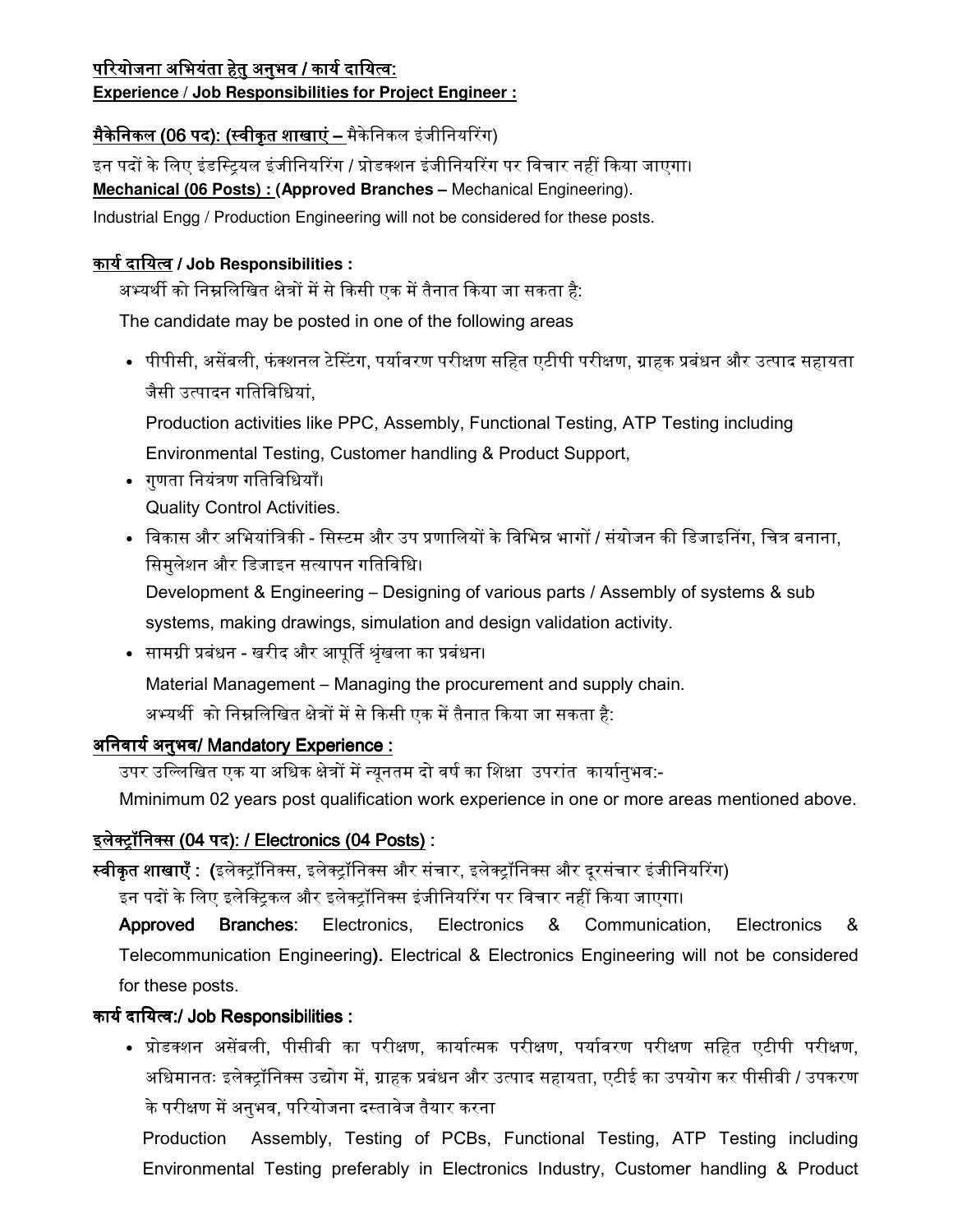Support, Experience in testing of PCBs/Equipment using ATEs, Preparation of Project documentation

- विकास और अभियांत्रिकी / Development & Engineering
- गुणता नियंत्रण गतिविधियाँ पर्यावरण परीक्षण सहित इलेक्ट्रॉनिक्स उत्पादों का गुणता नियंत्रण और गुणता आश्वासन

Quality Control Activities – Quality Control & Quality Assurance of Electronics Products including Environmental Testing

### अनिवार्य अनुभव / Mandatory Experience :

उपर उल्लिखित एक या अधिक क्षेत्रों में न्यनतम दो वर्ष का शिक्षा उपरांत कार्यानभव:-Mminimum 02 years post qualification work experience in one or more areas mentioned above.

### इ**लेक्ट्रिकल / Electrical (1 पद / Post) : (स्वीकृत शाखाएं / Approved Branches-** इलेक्ट्रिकल / इलेक्ट्रिकल और

इलेक्ट्रॉनिक्स अभियांत्रिकी)/ Electrical / Electrical & Electronics Engineering)

कार्य दायित्व / Job Responsibilities :11 केवी रिसीविंग स्टेशन / सब-स्टेशन / डीजी सेट / एचटी एंड एलटी स्विच

गियर पैनल, केबलिंग वर्क, कंट्रोल पैनल, इलेक्ट्रिकल ड्राईंग, मेजरमेंट और बिलिंग, विद्युत प्रतिष्ठानों का संचालन /

रखरखाव, कार्य आकलन और इंफ्रास्टकचर का निष्पादन आदि की समझ।

**Job Responsibilities :** Operation / maintenance of Electrical installations such as 11 KV receiving station / Sub-Station / DG Set/HT&LT switch gear panels, cabling work, control panels, understanding of elect. Drawings, measurements and billings, Work estimation and execution of infrastructure projects etc.

#### अनिवार्य अनुभव / Mandatory Experience:

उपर उल्लिखित एक या अधिक क्षेत्रों में न्यूनतम दो वर्ष का शिक्षा उपरांत कार्यानुभव:-Minimum 02 years post qualification work experience in one or more areas mentioned above

#### िसिवल / Civil (1 पद/ Post):

(स्वीकृत शाखाएं/Approved Branches – सिविल अभियांत्रिकी /Civil Engineering)

<u>कार्य दायित्व / Job Responsibilities : सिविल परियोजना कार्यों का निष्पादन, सिविल कार्य का ड़ाईंग तैयार करना, माप,</u> आकलन, बिलिंग, गणता नियंत्रण परीक्षण, ऑटो कॅड पर काम करना।

Execution of civil project works, preparation of civil work drawings, measurements, estimation, billing, Quality control tests, working on Auto CAD.

### अिनवायᭅ अनुभव / **Mandatory Experience :**

उपर उल्लिखित एक या अधिक क्षेत्रों में न्यूनतम दो वर्ष का शिक्षा उपरांत कार्यानुभव:-

Mminimum 02 years post qualification work experience in one or more areas mentioned above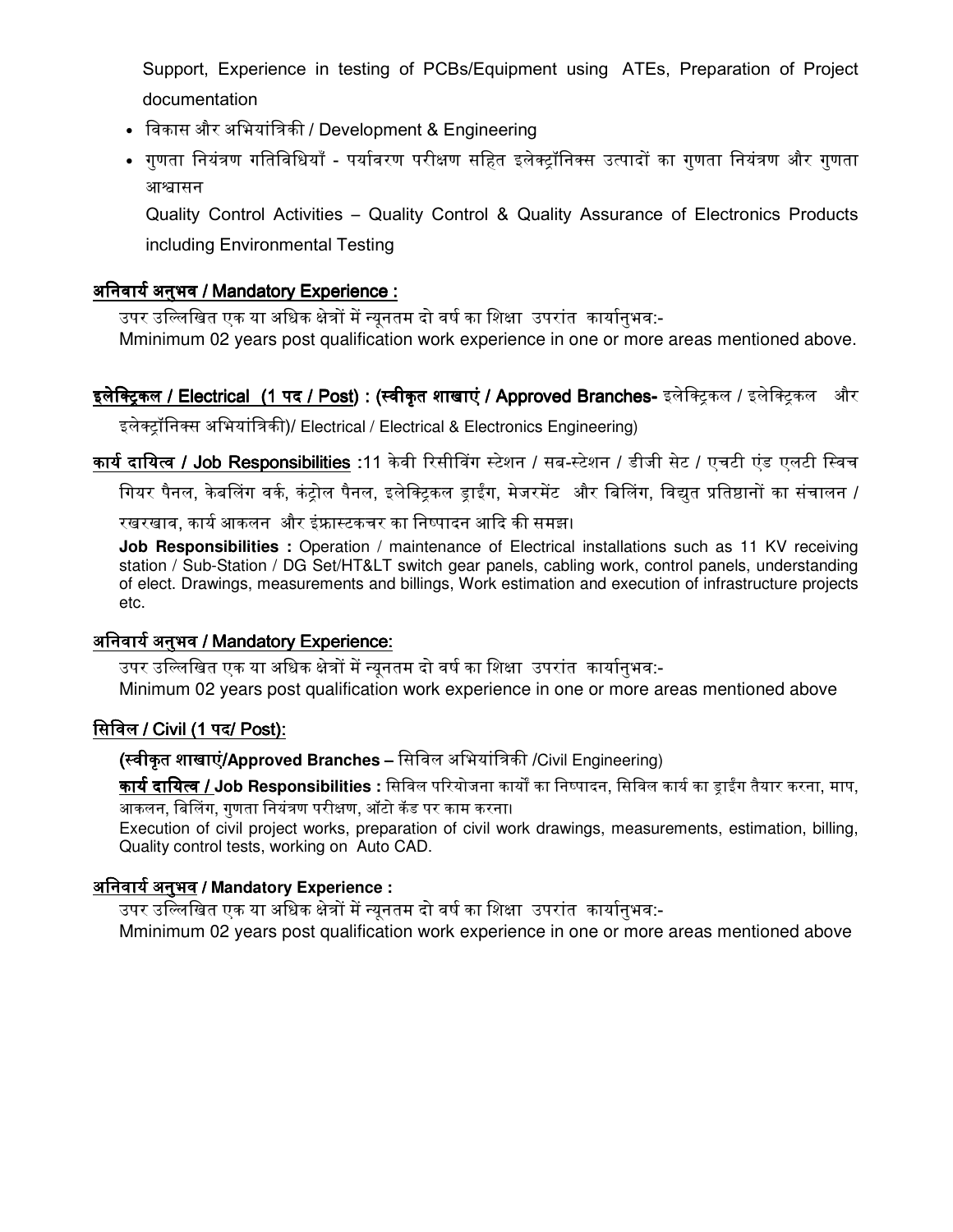# ᮧिशᭃु अिभयंता हेतु कायᭅ ᮧिशᭃु अिभयंता हेतु कायᭅदािय᭜व/ **Responsibilities for Trainee Engineer :**

## **मैकेनिकल (05 पद)/ Mechanical (05 Posts): (स्वीकुत शाखाएं /Approved Branches – मैकेनिकल इंजीनियरिंग /**

Mechanical Engineering).

इन पदों के लिए इंडस्टियल इंजीनियरिंग / प्रोडक्शन इंजीनियरिंग पर विचार नहीं किया जाएगा। Industrial Engg / Production Engineering will not be considered for these posts.

### कायᭅदािय᭜व / **Job Responsibilities :**

अभ्यर्थी को निम्नलिखित क्षेत्रों में से किसी एक में तैनात किया जा सकता है: The candidate may be posted in one of the following areas :

- पीपीसी, असेंबली, फंक्शनल टेस्टिंग, पर्यावरण परीक्षण सहित एटीपी परीक्षण, ग्राहक प्रबंधन और उत्पाद सहायता जैसी उ᭜पादन गितिविधयाँ Production activities like PPC, Assembly, Functional Testing, ATP Testing including Environmental Testing, Customer handling & Product Support,
- गुणता िनयंᮢण गितिविधयाँ Quality Control Activities
- विकास और अभियांत्रिकी सिस्टम और उप प्रणालियों के विभिन्न भागों / संयोजन की डिजाइनिंग, चित्र बनाना, िसमुलेशन और िडजाइन स᭜यापन गितिविध। Development & Engineering – Designing of various parts / Assembly of systems & sub systems, making drawings, simulation and design validation activity.
- सामᮕी ᮧबंधन खरीद और आपूᳶत ᮰ृंखला का ᮧबंधन।

Material Management – Managing the procurement and supply chain.

• रखरखाव गतिविधियाँ Maintenance activities

# <u>इले<mark>क्ट्रॉनिक्स (03 पद): Electronics (03 Posts)</u> : (स्वीकृत शाखाएँ - इलेक्ट्रॉनिक्स, इलेक्ट्रॉनिक्स और संचार,</u></mark>

इलेक्ट्रॉनिक्स और दूरसंचार इंजीनियरिंग)।

इन पदों के लिए इलेक्ट्रिकल और इलेक्ट्रॉनिक्स इंजीनियरिंग पर विचार नहीं किया जाएगा।

**(Approved Branches -** Electronics, Electronics & Communication, Electronics & Telecommunication Engineering**).** 

Electrical & Electronics Engineering will not be considered for these posts.

### कायᭅदािय᭜व/ **Job Responsibilities :**

• प्रोडक्शन असेंबली, पीसीबी का परीक्षण, कार्यात्मक परीक्षण, पर्यावरण परीक्षण सहित एटीपी परीक्षण,

अधिमानतः इलेक्टॉनिक्स उद्योग में, ग्राहक प्रबंधन और उत्पाद सहायता, एटीई का उपयोग कर पीसीबी /

उपकरण के परीक्षण में अनुभव, परियोजना दस्तावेज तैयार करना।

Production Assembly, Testing of PCBs, Functional Testing, ATP Testing including Environmental Testing preferably in Electronics Industry, Customer handling & Product Support, Experience in testing of PCBs/Equipment using ATEs, Preparation of Project documentation

- विकास और अभियांत्रिकी Development & Engineering
- गुणता नियंत्रण गतिविधियाँ पर्यावरण परीक्षण सहित इलेक्ट्रॉनिक्स उत्पादों का गुणता नियंत्रण और गुणता आश्वासन

Quality Control Activities **–** Quality Control & Quality Assurance of Electronics Products including Environmental Testing

<u>रखरखाव गतिविधियॉ</u> Maintenance activities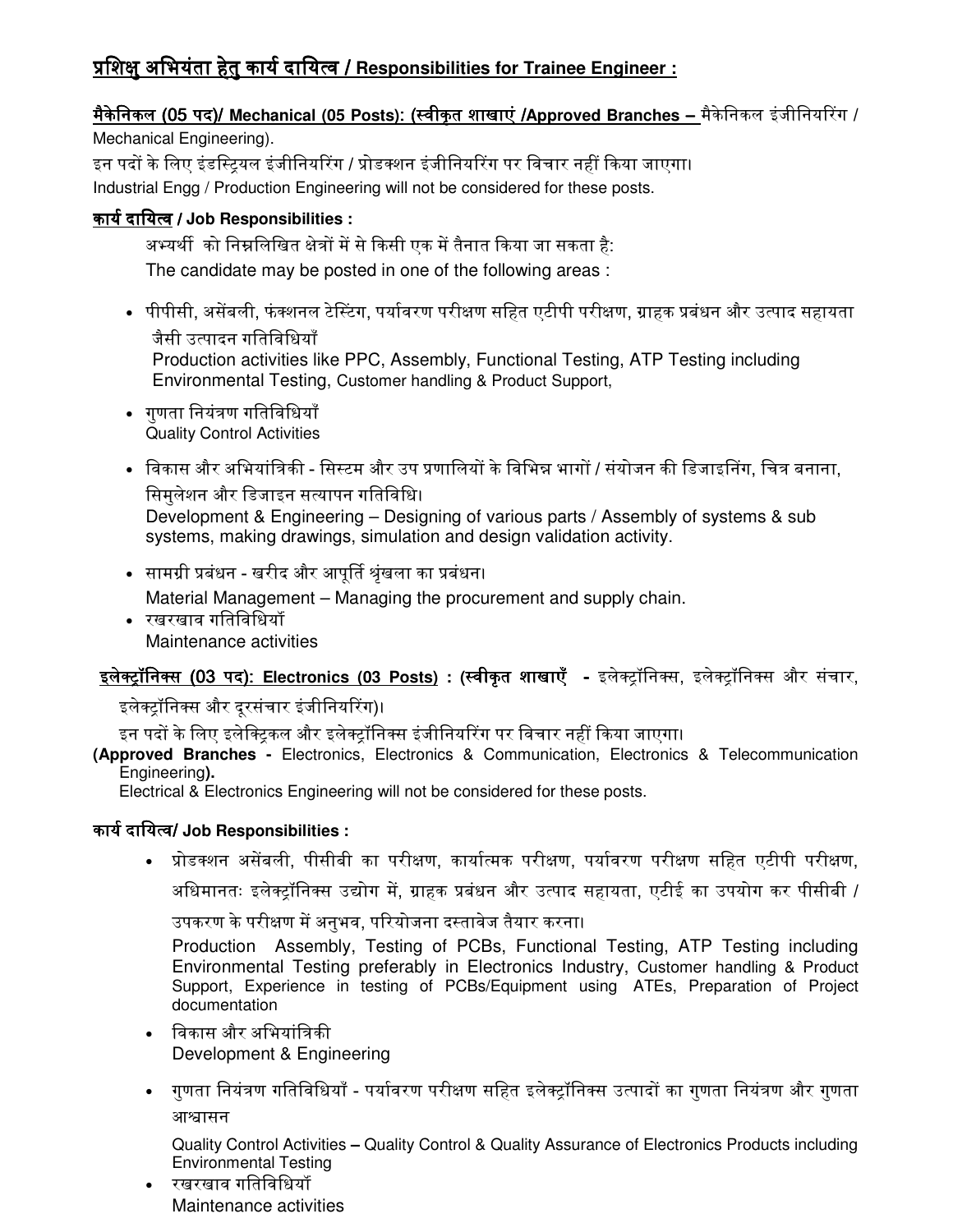#### चयन ᮧᳰᮓया / **SELECTION PROCEDURE** :

- चयन पुणे में लिखित परीक्षा और साक्षात्कार के माध्यम से होगा। Selection will be through Written Test and Interview at Pune.
- लिखित परीक्षा में भाग लेने के लिए पात्र अभ्यर्थी के ई-मेल आईडी पर कॉल लेटर भेजे जाएंगे । Call letters will be sent to the e-mail IDs of eligible candidates for attending the Written Test.
- अभ्यर्थी को लिखित परीक्षा में उनके प्रदर्शन के आधार पर साक्षात्कार के लिए शॉर्टलिस्ट किया जाएगा। Candidates will be shortlisted for interview based on their performance in written test.
- ∙ लिखित परीक्षा की तिथि नियत समय में ई-मेल द्वारा सूचित की जाएगी। Date of the written test will be intimated by e-mail in due course.
- लिखित परीक्षा में संबंधित विषयों / विशेषज्ञताओं और सामान्य योग्यता में इंजीनियरिंग विषयों से वस्तुनिष्ठ प्रकार के बहुविकल्पीय प्रश्न शामिल होंगे। The written test will consist of objective type multiple choice questions from engineering subjects in respective disciplines / specializations and General Aptitude.
- िलिखत परीᭃा के िलए मू᭨यांकन वेटेज 85% और साᭃा᭜कार के िलए 15% होगा। The assessment weightage will be 85% for written test and 15% for interview.
- निर्धारित पात्रता मानदंडों को पूरा करने वाले सभी अभ्यर्थीयों को लिखित परीक्षा के लिए बुलाया जाएगा। एक श्रेणी-वार सूची तैयार की जाएगी और सामान्य रूप से प्रत्येक श्रेणी में, लिखित परीक्षा में प्रदर्शन के आधार पर योग्यता के क्रम में 1:5 के अनुपात में अभ्यर्थीयों को साक्षात्कार के लिए बुलाया जाएगा। यदि किसी विशेष श्रेणी में पात्र अभ्यर्थीयों की संख्या 1:5 के अनुपात से कम है, तो लिखित परीक्षा में उत्तीर्ण होने वाले सभी अभ्यर्थीयों को साक्षात्कार के लिए बुलाया जाएगा।

All candidates who meet the stipulated eligibility criteria shall be called for the written test. A category-wise list will be drawn and normally in each category, candidates in the ratio of 1:5 in the order of merit based on the performance in the written test shall be called for the Interview. If in a particular category, the number of eligible candidates are less than the ratio of 1:5, all the candidates who have passed in the written test shall be called for the interview.

• शॉर्टलिस्ट किए गए अभ्यर्थीयों के नामों की घोषणा लिखित परीक्षा स्थल पर उसी दिन लिखित परीक्षा के बाद की जाएगी। लिखित परीक्षा के ठीक अगले दो दिनों में शॉर्टलिस्ट किए गए उम्मीदवारों के साक्षात्कार आयोजित किए जाएंगे। अभ्यर्थी कृपया इस पर ध्यान दें और तदनुसार तैयार होकर आएं। The names of candidates shortlisted will be announced on the same day at written test venue after the written test. The interviews of the candidates shortlisted will be held in the immediate next two days after the written test. The candidates may please note it and come prepared accordingly.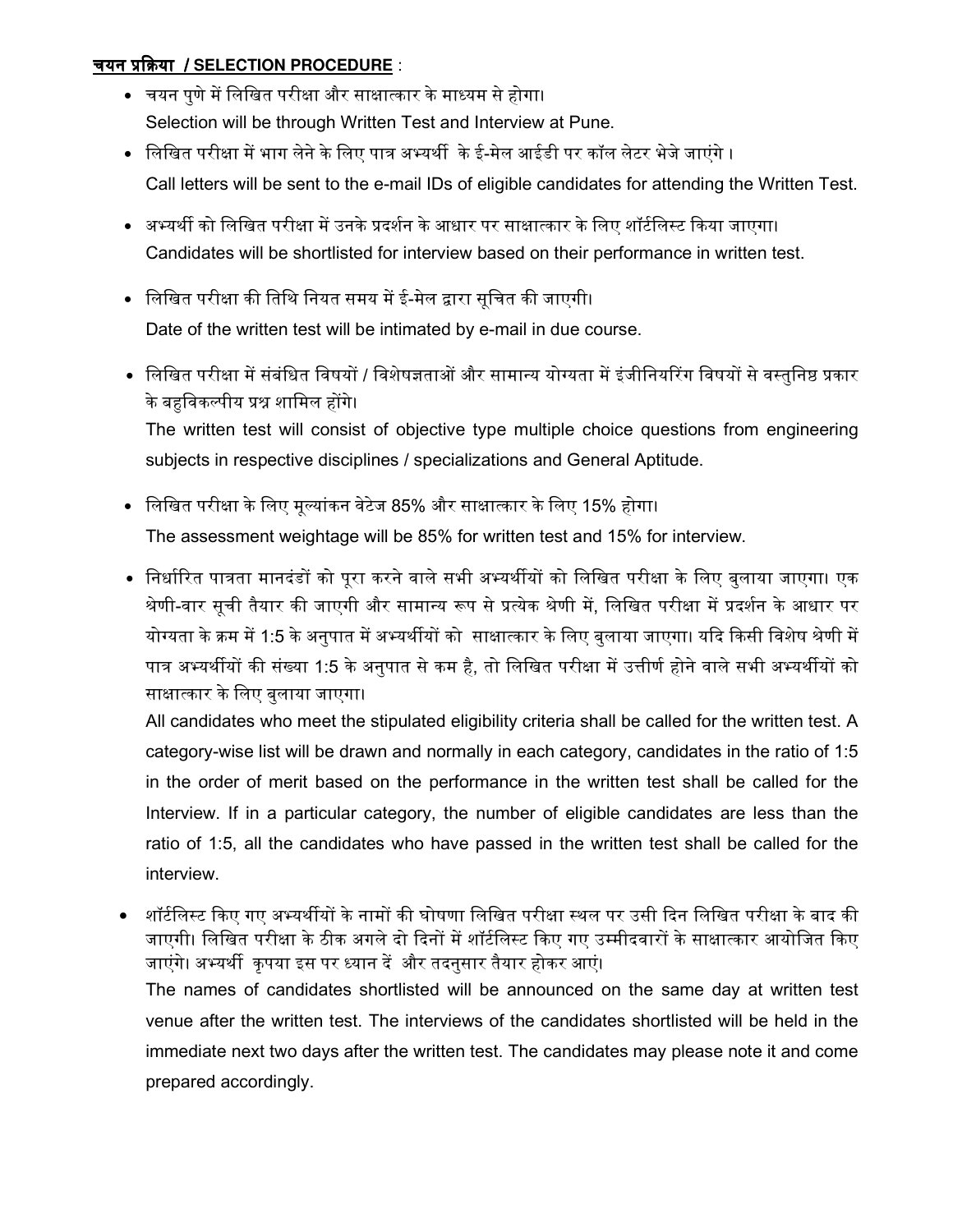• यदि कोई विश्वविद्यालय/संस्थान सीजीपीए / डीजीपीए / ओजीपीए या लेटर ग्रेड मूल्यांकन प्रणाली का पालन करता है, तो जहां कहीं भी लागू हो, अभ्यर्थी को विश्वविद्यालय / संस्थान द्वारा जारी प्रतिशत(%) रूपांतरण प्रमाण-पत्र और अवार्डेड क्लास आवेदन के साथ जमा करना अनिवार्य है।

**In case any University / Institute following an evaluation system of CGPA / DGPA / OGPA or letter grade, the candidate, wherever applicable, it is mandatory for the candidate to submit percentage (%) conversion certificate issued by university / institution and awarded class along with the application.** 

- अंतिम चयन का परिणाम बीईएल की वेबसाइट पर उपलब्ध कराया जाएगा। The results of the final selection will be available on BEL website.
- चयनित उम्मीदवारों को अनंतिम नियुक्ति आदेश ईमेल द्वारा जारी किया जाएगा। Provisional appointment order will be issued to the selected candidates by email.

### सामान्य शर्ते / General conditions :

- केवल भारतीय नागᳯरक ही आवेदन करᱶ । Only Indian nationals need to apply.
- परियोजना अभियंता के पद हेतु रु. 500/- और प्रशिक्षु अभियंता हेतु रु. 200/- का आवेदन शुल्क, **"भारत** इलेक्ट्रॉनिक्स लिमिटेड" के पक्ष में, पुणे में भुगतान योग्य डीडी आवेदन-पत्र के साथ संलग्न किया जाना अनिवार्य है। अनुसूचित जाति / अनुसूचित जनजाति / पीडब्ल्युडी अभ्यर्थियों को आवेदन शुल्क के भुगतान से छुट दी गई है। Application fee for the post of Project Engineer is Rs. 500/- and for the post of Trainee Engineer is Rs. 200/- to be remitted by DD in favour of "**Bharat Electronics Limited**" payable at Pune is required to be attached along with application. SC/ST/PWBD candidates are exempted from payment of application fee.
- एक अ᭤यथᱮएक आवेदन एक आवेदन**-**पᮢ ᳇ारा के वल एक पद हेतु पद हेतुआवेदन कर सकता है**.**  One candidate can apply for only ONE POST in one application.
- सरकारी / अर्ध-सरकारी और सार्वजनिक क्षेत्र के उपक्रमों में कार्यरत अभ्यर्थियों को चाहिए कि वे अपना आवेदन-पत्र उचित माध्यम द्वारा अग्रसारित करें अथवा आवेदन के साथ "अनापत्ति प्रमाण-पत्र" जमा करें, इसके बिना, ऐसे अभ्यर्थियों पर चयन प्रक्रिया हेतु विचार नहीं किया जाएगा।

Candidates employed in Govt./Quasi Govt. and Public Sector Undertaking is required to submit the application through proper channel or produce **'No Objection Certificate'** along with the application without which such candidate will not be considered for the selection process.

• साक्षात्कार (वाइवा) के लिए बुलाए गए सभी बाहरी उम्मीदवारों को रसीद या आगे के संबंध में कोई अन्य सहायक

दस्तावेजी साक्ष्य प्रस्तुत करने पर साक्षात्कार के स्थान (आवेदन में बताए गए पत्राचार पते से सबसे नजदीकी मार्ग)

की यात्रा पर किए गए वास्तविक खर्च की प्रतिपूर्ति की जाएगी। यात्रा, द्वितीय श्रेणी एसी के अधीन।

All outstation candidates called for interview (viva) will be reimbursed actual expenses incurred on travel to and fro to the place of interview (shortest route from correspondence address stated in application) on production of receipt or any other supporting documentary evidence in respect of the onward journey, subject to II Class AC.

<u>.</u> उपर्युक्त पदों की संख्या वास्तविक आवश्यकता के आधार पर चयन के समय परिवर्तित हो सकती है। The number of posts indicated above may vary based on the actual requirement at the time of selection.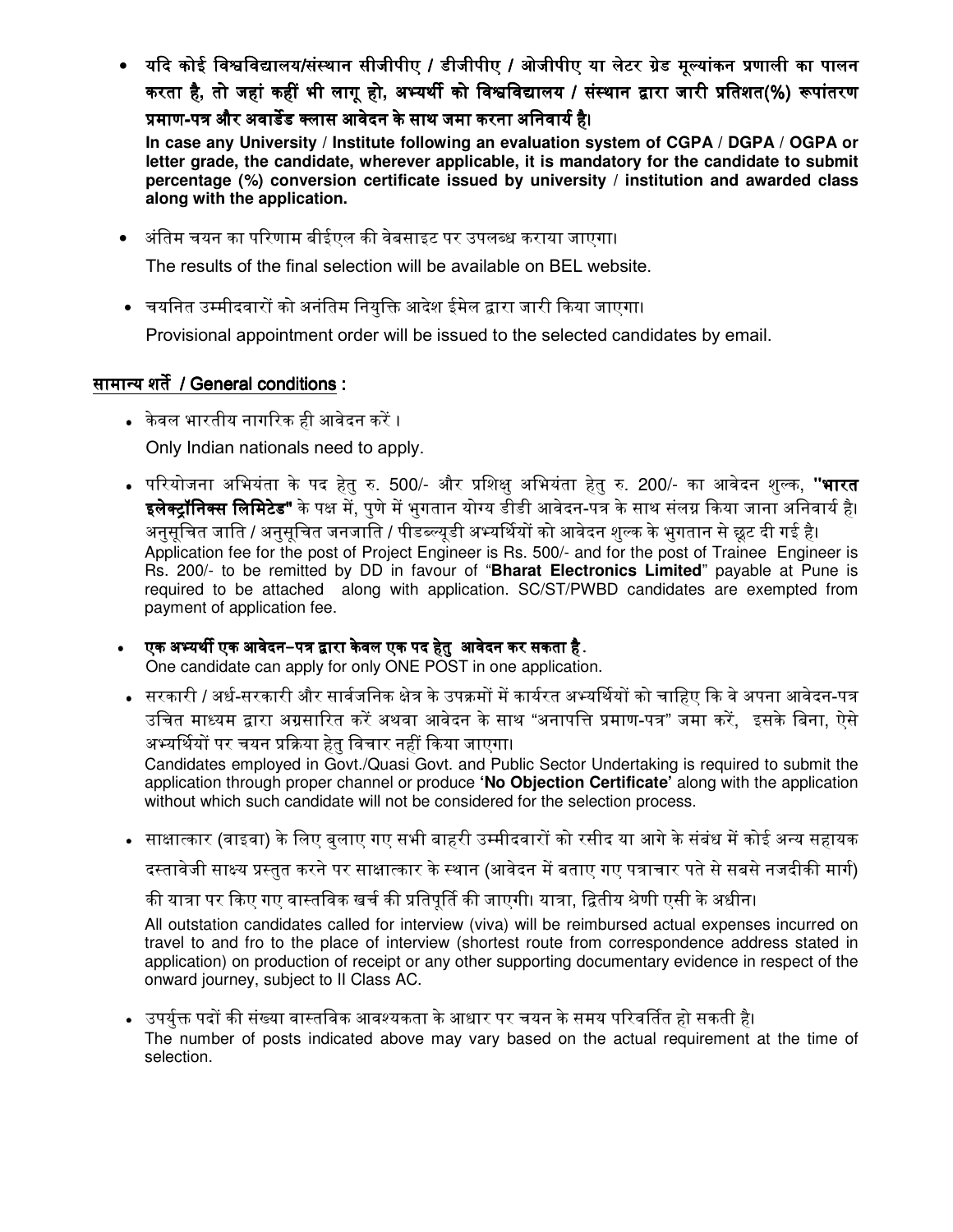• अपूर्ण आवेदन, जो निर्धारित प्रारूप में न हों, अपठनीय हों, बिना अनिवार्य/वांछित संलग्नक/अटैचमेंट के होगें, उन्हें <u>बिना किसी कारण बताए सरसरी तौर पर अस्वीकार कर दिया जाएगा और इस संबंध में कोई पत्राचार स्वीकार</u> नहीं किया जाएगा। चयन प्रक्रिया के किसी भी चरण में उन पर विचार न किए जाने की दशा में किसी भी अभ्यर्थी से अलग से कोई पत्र व्यवहार नही किया जाएगा।

Applications that are incomplete, not in the prescribed format, not legible, without the required/mandatory enclosures/attachments will be summarily rejected without assigning any reason and no correspondence in this regard will be entertained. There will be no separate communication to any candidates on their non-consideration at any stage of the selection process.

• जो अभ्यर्थी पहले से ही भारत इलेक्ट्रॉनिक्स लिमिटेड की किसी भी इकाई में कार्यरत हैं, उन्हें संबंधित मानव संसाधन विभाग के माध्यम से ही अपना आवेदन-पत्र भेजना अनिवार्य है अथवा यदि चयन प्रक्रिया के दौरान कभी भी यह पता चलता है कि आवेदन-पत्र संबंधित मानव संसाधन के माध्यम से नहीं भेजा गया है, तो ऐसे आवेदन-पत्र सरसरी तौर पर अस्वीकार कर दिए जाएंगें अथवा अभ्यर्थी बिना कारण बताए चयन प्रक्रिया से बाहर हो जाएगा और इस संबंध में अभ्यर्थी से कोई पत्र-व्यवहार नहीं किया जाएगा। चयन प्रक्रिया के किसी भी चरण में उन पर विचार न किए जाने की दशा में किसी भी अभ्यर्थी से अलग से कोई पत्र व्यवहार नही किया जाएगा।

It is mandatory for the candidates who are already working with any of the units of Bharat Electronics Limited to send their application through the respective HR or if it is revealed during the selection process that the application was not forwarded by the respective HR, such application will be summarily rejected or candidate will be out of selection process without assigning any reason and no correspondence in this regard will be entertained. There will be no separate communication to any candidates on their non-consideration at any stage of the selection process.

• एक ही पद के लिए बीईएल कर्मचारियों के पार्श्व आवेदन की अनुमति नहीं है अर्थात परियोजना अभियंता /अधिकारी जो बीईएल की किसी एक इकाई में काम कर रहे हैं, वे बीईएल के भीतर कहीं और परियोजना अभियंताओं/अधिकारी के लिए आवेदन करने के पात्र नहीं हैं। यदि आवेदन किया जाता है, तो आवेदन बिना कोई कारण बताए सरसरी तौर पर अ᭭वीकार कर ᳰदया जाएगा।

Lateral application of BEL Employees for the same post is not permitted i.e. Project Engineers/Officer, Trainee Engineers/Officer who is working in one of the units of BEL is not eligible to apply for Project Engineers/officer, Trainee Engineers/Officer elsewhere within BEL. If applied, the application will be summarily rejected without assigning any reasons.

• उपर्युक्त रिक्तियां भारत इलेक्ट्रॉनिक्स लिमिटेड, पुणे / नागपुर के स्थान के लिए हैं। तथापि, चयनित अभ्यर्थी को

कंपनी की आवश्यकता अनुसार, यदि आवश्यक हुआ, अन्य स्थानों पर भी सेवा देनी पड़ सकती है।

The above openings are for Bharat Electronics Limited, , Pune / Nagpur location. However, selected candidate may be required to serve in other location/s also, if need arises, as per Company's requirement.

• अभ्यर्थी को अपनी एक वैध ई-मेल आईडी देने की आवश्यकता है जो आवेदन-पत्र में दर्ज की जानी है। शोर्टलिस्टेड अभ्यर्थियों(पात्रता मानदंडों को पुरा करने वाले) को साक्षात्कार से संबंधित सूचना केवल ई-मेल द्वारा दी जाएगी। अभ्यर्थी को भेजे गए किसी भी ई-मेल के बाउंस होने के लिए बीईएल जिम्मेदार नहीं होगा। समस्त पत्राचार केवल

#### ई-मेल द्वारा किया जाएगा।

Candidates are required to provide their one valid e-mail ID which shall be entered in the application form. Information pertaining to the written Test / interview will be sent to the shortlisted candidates (meeting the eligibility criteria) only by e-mail. BEL will not be responsible for bouncing of any e-mail sent to the candidate. All correspondence will be done through e-mail only.

्यदि आवेदन-पत्र उपयुक्त नहीं पाया जाता है, तो अभ्यर्थियों को चयन प्रक्रिया के किसी भी स्तर पर बाहर करने का अिधकार बीईएल को होगा।

BEL reserves the right to debar the candidates at any stage of selection process, if the candidature is not found suitable.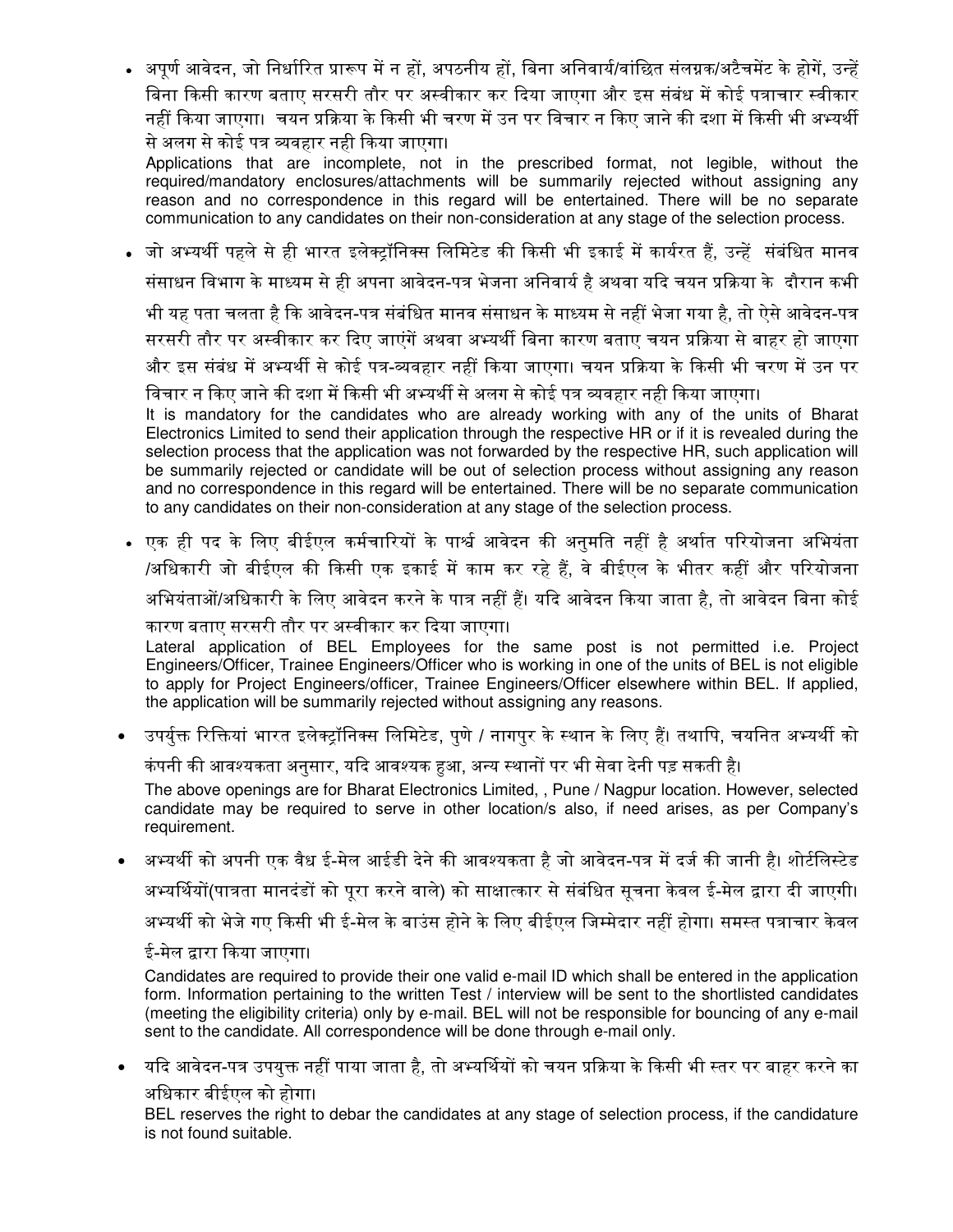- <u>अनुसूचित जाति / अनुसूचित जनजाति, अन्य पिछड़ा वर्ग, ईडब्ल्यूएस, पीडब्ल्यूडी श्रेणी से संबंधित होने का दावा</u> करने वाले अभ्यर्थियों को आवेदन-पत्र के साथ निर्धारित प्रोफार्मा (कंपनी वेबसाइट www.bel-india.in पर उपलब्ध) में निर्धारित प्राधिकारी द्वारा जारी नवीनतम प्रमाण-पत्र प्रस्तुत करना आवश्यक है। किसी अन्य प्रोफार्मा या निर्धारित प्राधिकारी के अलावा किसी अन्य प्राधिकारी द्वारा जारी प्रमाण-पत्र स्वीकार नहीं किया जाएगा। Candidates claiming to be belonging to SC/ST, OBC, EWS, PwBD category are required to submit the latest certificate in the prescribed proforma (available in Company's website www.bel-india.in) issued by the prescribed authority along with the application. Certificate in any other proforma or issued by an authority other than the prescribed authority will not be accepted.
- अन्य पिछड़ा वर्ग के अभ्यर्थियों को गैर-क्रीमीलेयर प्रमाण-पत्र के साथ दि. 01.02.2021 या उसके बाद जारी प्रमाण-पत्र प्रस्तत करना अनिवार्य है।

Candidates belonging to OBC category should produce the certificate issued on or after 01.02.2021 along with Non Creamy Layer Certificate.

• अनंतिम रूप से चयनित अभ्यर्थी को नियुक्ति तभी दी जाएगी, बशर्ते कि वह कंपनी मेडिकल फिटनेस मानकों के अनुसार कंपनी चिकित्सा अधिकारियों द्वारा चिकित्सकीय रूप से उपयुक्त पाया जाएगा। चयनित अभ्यर्थी जिसे नियुक्ति हेतु रिपोर्ट करने के लिए बुलाया जाएगा, उन्हें सिविल सर्जन / सहायक सिविल सर्जन द्वारा स्वयं की चिकित्सकीय जाँच करवानी होगी और कंपनी आवश्यकतानुसार मेडिकल रिपोर्ट जमा करनी होगी। Appointment of the provisionally selected candidate will be subject to being found Medically

Fit by the Company's medical authorities as per the medical fitness standards laid down by the Company. The candidate who is called to report on selection should get himself/herself medically examined by a Civil Surgeon/Asst. Civil Surgeon of Government Hospital and submit the medical report as per the requirement of the Company.

- कम से कम 40% की संबंधित विकलांगता वाले अभ्यर्थी ही केवल पीडब्ल्यूबीडी के तौर पर आरक्षण और छूट पाने हेतु पात्र होंगे। पीडब्ल्युबीडी अभ्यर्थियों को आवेदन के साथ निर्धारित प्रारूप में मेडिकल बोर्ड द्वारा जारी विकलांगता प्रमाण-पत्र (कंपनी की वेबसाइट www.bel-india.in में उपलब्ध) प्रस्तुत करना आवश्यक है। Candidates with relevant disability of not less that 40% only will be eligible for reservation and relaxation as PwBD. PwBD candidates are required to submit Disability Certificate issued by the Medical board in the prescribed format (available in Company's website www.bel-india.in) along with the application.
- कॉल जारी करने का अर्थ यह नहीं होगा कि बीईएल द्वारा उसके आवेदन-पत्र पर विचार कर लिया गया है। बीईएल को चयन प्रक्रिया के किसी भी चरण में किसी भी कारणवश, चाहे कुछ भी हो, किसी भी अभ्यर्थी को बाहर/अयोग्य ठहराने का अधिकार है। पद हेतु मात्र आवेदन करने से चयन नहीं समझा जाएगा। The admission at all/any stage of selection process will be purely provisional. Mere issue of written test / interview call to the candidate will not imply that his/her candidature has been cleared by BEL. BEL reserves the right to debar / disqualify any candidates at any stage of the selection process for any reason whatsoever. Mere applying for the post shall not be deemed as selection.
- चयन प्रक्रिया के किसी भी चरण में किसी भी तरह का प्रचार अयोग्यता का परिणाम दायक होगा। **Canvassing in any form will result in disqualification at any stage of the selection process**.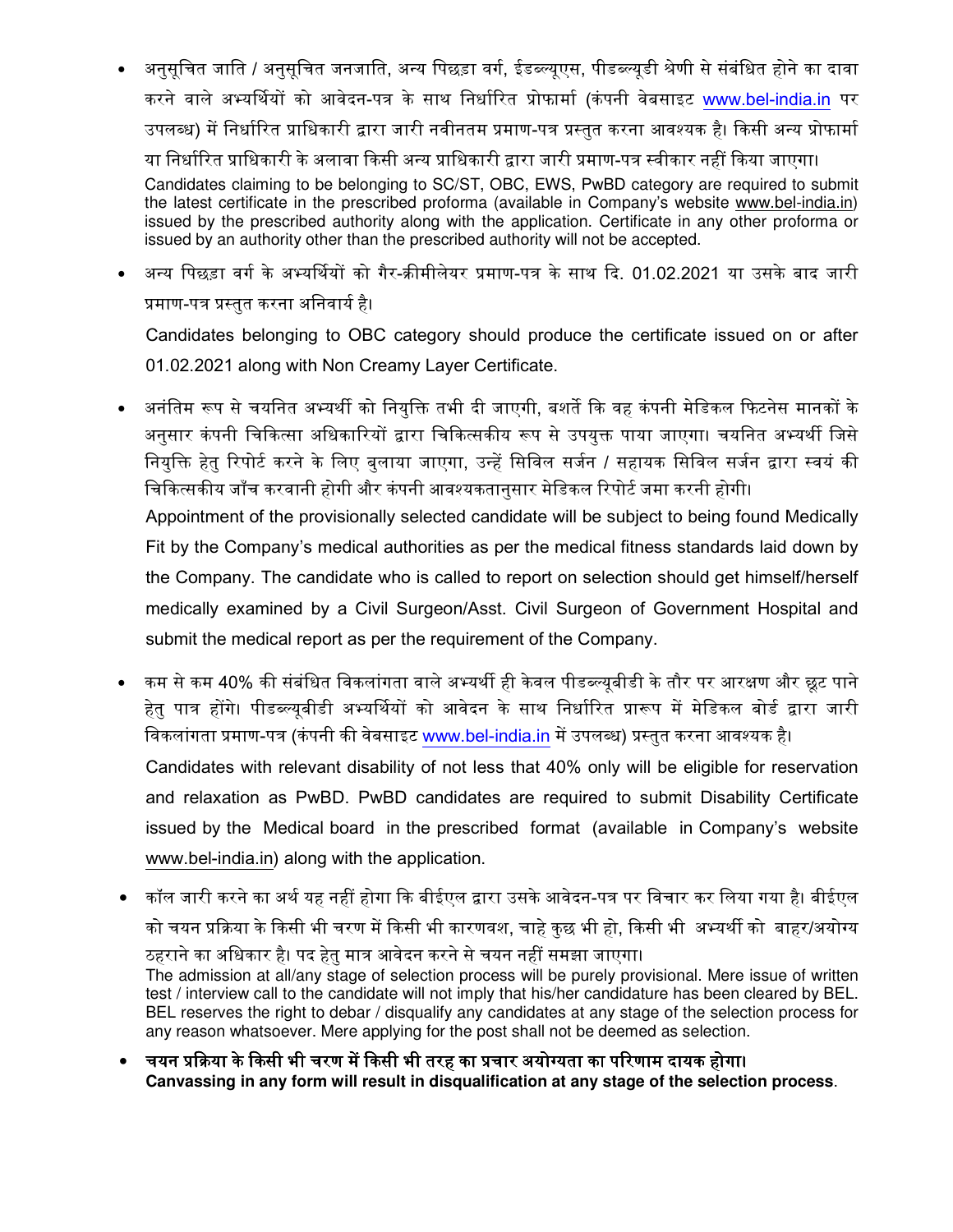• कृपया सुनिश्चित करें कि आवेदक विज्ञापन में निर्धारित सभी पात्रता मानदंडों को पूरा करता है। यदि आवेदक, विज्ञापन में पद वर्णित पात्रता मापदंडों में से किसी को पुरा करने में विफल रहता है. तो चयन प्रक्रिया के किसी भी चरण में उसकी अभ्यर्थिता रद्द कर दी जाएगी। इस संबंध में प्रबंधन का निर्णय अंतिम होगा । अभ्यर्थी आवेदन शुल्क जमा करने से पूर्व सभी निर्देशों और पात्रता मापदंडों को अवश्य ध्यान से पढ़ लें। आवेदन शुल्क एक बार भुगतान कर दिए जाने पर किसी भी स्थिति / परिस्थिति में वापस नहीं किया जाएगा।

Please ensure that the applicant fulfils all the eligibility criteria as stipulated in the advertisement. In case applicant fails to meet any of the eligibility criteria as stated in the advertisement for the post, his/her candidature will be cancelled at any point of selection process. The decision of the management in this regard would be final. Candidate must go through all instructions and eligibility criteria carefully before submission of Application fee. Application Fees once paid will not be refunded in any case/circumstances.

#### इच्छुक अभ्यर्थी निम्नप्रकार से आवेदन करेंगे : **Interested candidates shall apply in following manner :**

#### प्रथम चरण/ STAGE -1

उपरोक्त मानदंडों को पूरा करने वाले उम्मीदवारों को निम्नलिखित दस्तावेजों को ई-मेल करना होगा: contengr- $1@$ bel.co.in पर स्पष्ट रूप से उस पद का उल्लेख करना होगा जिसके लिए वह आवेदन कर रहा है।

Candidates meeting the above criteria shall e-mail following documents to contengr- $1@bel.co.in$  clearly mentioning the post for which he/she is applying

## 1. भरे हुए आवेदन-पत्र की स्कैन कॉपी (केवल पीडीएफ प्रारूप में)

### Scanned Copy of filled in Application (PDF Format only)

2. व्यक्तिगत विवरण एक्सेल फाइल में (केवल .xls/.xlxs प्रारूप)

### Personal Data in Excel file as per given format (.xls/.xlxs Format only)

रिक्त आवेदन -पत्र और व्यक्तिगत विवरण एक्सेल फाइल का फोर्मेट बीईएल वेबसाइट पर उपलब्ध है। Blank Application form and Personal Data Excel file format is available on BEL website.

### $G$ तिय चरण / STAGE -2

चरण-1 के अनुसार ई-मेल करने के बाद, अभ्यर्थियों को पूर्णत: भरे गए आवेदन-पत्र और एक्सेल फाइल (जैसा कि ई-मेल किया गया) का प्रिंट आउट और डिमांड ड्राफ्ट , निम्नलिखित दस्तावेजों के स्व-प्रमाणित छायाप्रति (फोटोकॉपी) के साथ (एक सेट), दिए गए क्रम में हार्ड कॉपी में भेजना आवश्यक है। आवेदन-पत्र तुरंत स्पीड पोस्ट द्वारा वरिष्ठ उप महाप्रबंधक (मा.सं. व प्र.), भारत इलेक्ट्रॉनिक्स लिमिटेड, एन.डी.ए. रोड, पाषाण, पुणे-411 021, महाराष्ट, के पते पर दि. 16.03.2022 को या उससे पूर्व पहुँचना आवश्यक है। दि. 16.03.2022 के बाद प्राप्त किसी भी हार्ड कॉपी आवेदन पर चयन प्रक्रिया के लिए विचार नहीं किया जाएगा।

After email as per stage -1, Candidates are required (mandatory) to send hard copy of the duly filled in application form & Personal Data Excel file print out & Demand Draft along with the following self-attested photocopies of the documents immediately by Speed Post to Sr. Dy. General Manager (HR&A), Bharat Electronics Limited, N.D.A.Road, Pashan, Pune-411021 Maharashtra so as to reach it on or before 16.03.2022. Any Hard Copy Application received after 16.03.2022 will not be considered for the selection process.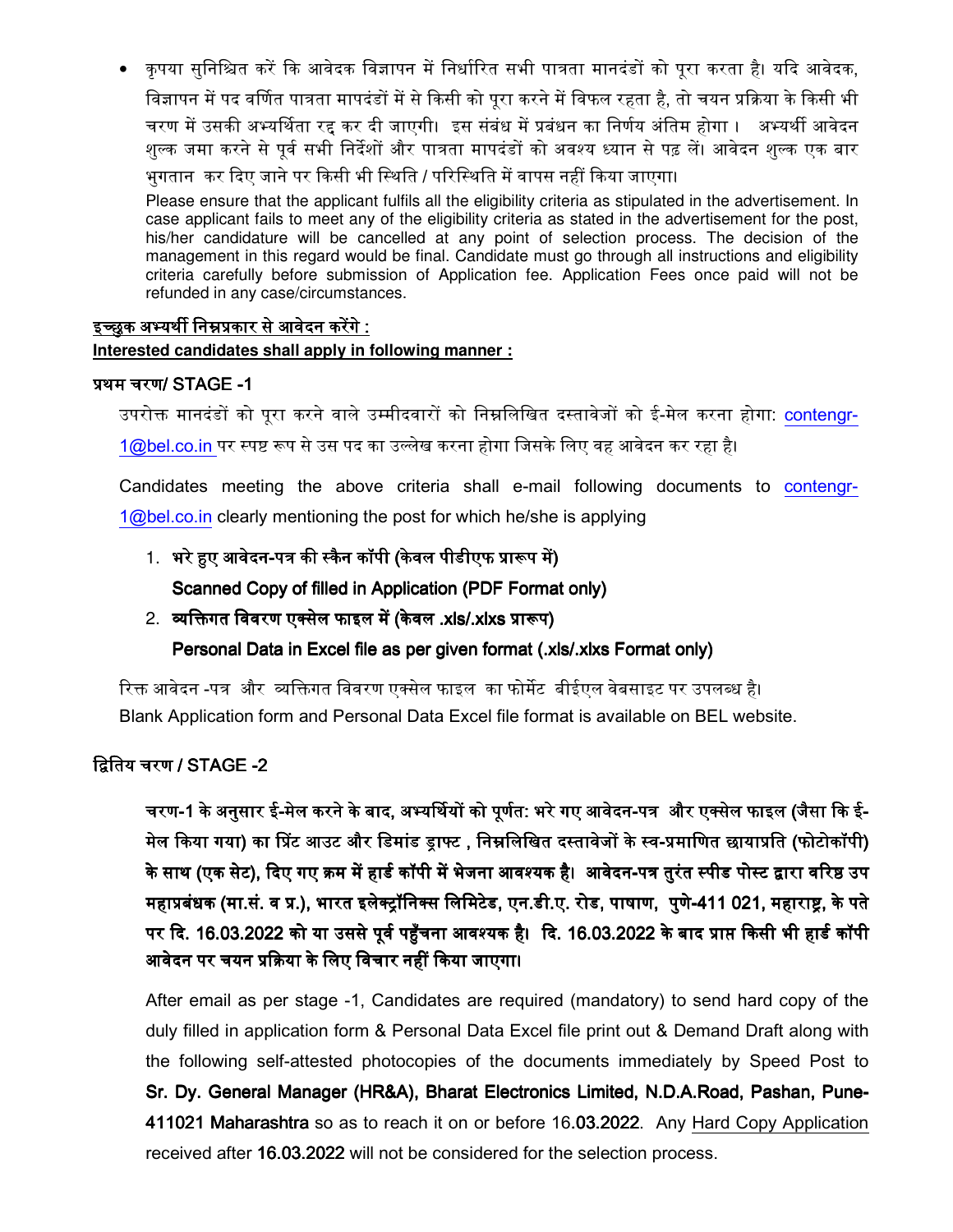लिफाफे के उपर आवेदित पद का "पोस्ट कोड" और प्रेषक का नाम लिखा होना चाहिए। Envelope shall be Superscribed with Post Code applied for and the senders Name.

आवेदन-पत्र की हार्ड कॉपी के साथ संलग्न किए जाने वाले दस्तावेज:

Documents to be attached along with Application Hard Copy :

## a) बीईएल वेबसाइट से लिए गए फार्म को विधिवत भर कर स्याही से हस्ताक्षरित मूल आवेदन-पत्र।

Original duly ink signed filled in application form, downloaded from the BEL website.

## b) डिमांड ड्राफ्ट जैसा कि लागू है।

Demand Draft as applicable

# c) अभ्यर्थियों द्वारा स्व-प्रमाणित नीचे दिए गए दस्तावेजों की फोटोकॉपी:

Photocopies of the following documents self attested by the candidate:

i) आयु के प्रमाण में, जन्म प्रमाण-पत्र / मैट्रिकुलेशन बोर्ड द्वारा जारी अंक पत्र /एस.एस.सी प्रमाण-पत्र ।

Birth Certificate / Marks Sheet issued by Board for Matriculation / SSC certificate in support of proof of age.

ii) शैक्षिक योग्यता के पक्ष में सभी प्रमाण-पत्र (मैट्रिकुलेशन / दसवीं कक्षा से लेकर) (निर्धारित शैक्षिक योग्यता में अंशकालिक या पत्राचार पाठ्यक्रम वाले अभ्यर्थी पात्र नहीं हैं)।

All certificates (starting from Matriculation / Class X) in support of educational qualifications. (Candidates having part-time or correspondence course in prescribed qualification are not eligible).

iii) विषेश डिग्री परीक्षा के सभी सेमेस्टर के अंक पत्र ।

Mark sheets of all semesters of qualifying degree examination.

- iv) जहाँ भी लागृ हो उस विश्वविद्यालय / संस्थान द्वारा विधिवत प्रमाणित सीजीपीए / डीजीपीए / ओजीपीए को रूपांतरित करने का रूपांतरण सूत्र या प्रतिशत अंक के लिए लेटर ग्रेड तथा अवार्डेड क्लास। Certificate issued by the institute for conversion formula for conversion of CGPA / DGPA / OGPA or letter grade to percentage marks & awarded class, duly certified by the University / Institution, wherever applicable.
- v) अन्य पिछडा वर्ग के नवीनतम प्रमाण-पत्र की एक प्रतिलिपि / अनुसूचित जाति/अनुसूचित जनजाति आर्थिक रूप से कमजोर वर्ग के प्रमाण-पत्र की एक प्रतिलिपि ।

A copy of latest OBC certificate / a copy of SC/ST/EWS certificate.

- vi)अन्य पिछडा वर्ग **के अभ्यर्थियों के लिए** 01.02.2021 को या उसके बाद जारी **नॉन क्रीमीलेयर प्रमाण-पत्र ।** Non Creamy Layer Certificate for OBC candidates issued on or after 01.02.2021.
- vii) "विकलांगता प्रमाण पत्र" , यदि अभ्यर्थी पीडब्ल्युबीडी श्रेणी से संबंधित है।

Disability certificate, if the candidate belongs to PwBD category.

viii) "अनापत्ति प्रमाण पत्र" यदि अभ्यर्थी सरकारी / अर्ध सरकारी और सार्वजनिक क्षेत्र के उपक्रमों में नियोजित हैं।

No objection certificate if employed in Government / Quasi Government and Public Sector undertakings.